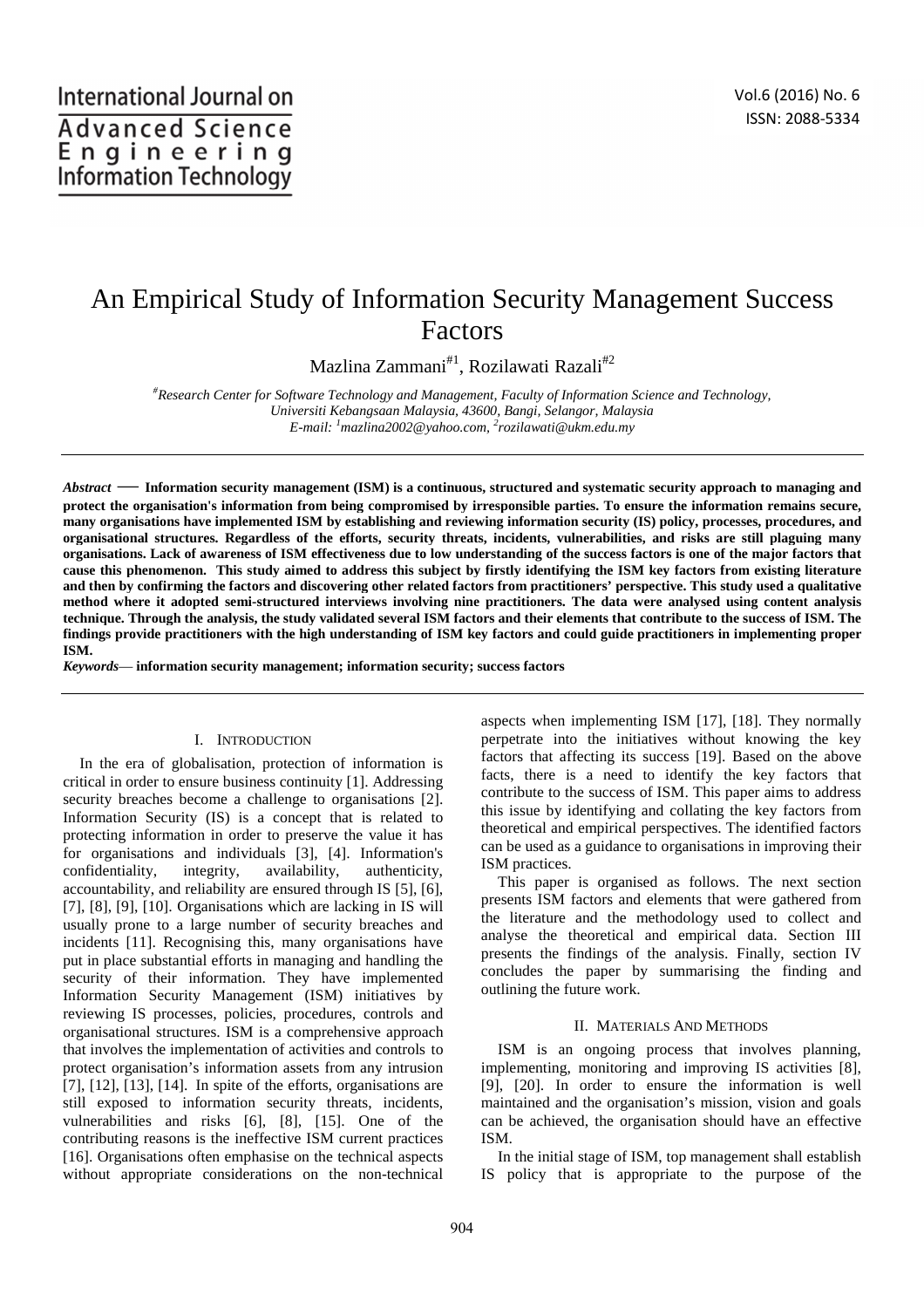organisation. IS policy is the foremost requirement in ISM [21]. Top management is responsible for formulating the policy which should be clear [8], [9], [10], [22], [23] in defining IS objectives, comprehensive [7], [8], [9], [10], [22], regularly reviewed [8], [9], [10], and communicated [9], [10], [23] to entire organisation and the relevant external parties. Top management shall portray leadership [9], [10], [23], and commitment [7], [8], [9], [10], [19], [22], [23], by ensuring the integration of IS requirements into the organisation's processes; ensuring the IS policy, procedures, controls, and processes are implemented and complied by the employees and third parties; and allocating sufficient financial and human resources for performing ISM processes [5], [8], [9], [10], [22].

The main process in ISM is risk management which consists of risk assessment and risk treatment activities [9]. The purpose of risk management is to identify, analyse and evaluate IS risks, as well as implementing actions to modify and control the risks [24], [25], [26]. Besides risk management process, business continuity management (BCM) also contributes to the success of ISM [8], [22]. The goal of BCM is to ensure the continuity of organisation's business operations during or after adverse situations [27], [28], [29], [30]. BCM requires a comprehensive business continuity plan which is derived from business impact analysis and risk assessment [5]. The business continuity plan determines the processes, procedures, resources, roles and responsibilities involved. To ensure the BCM is effective and valid during the adverse situations, the organisation shall exercise and test the business continuity plan [5], [8], [31], [32].

ISM technical operation activities are carried out by the ISM team. The team is accountable for implementing ISM processes and controls by following the steps written in the ISM procedures. Thus, the procedures should be clear, complete and communicated to the ISM team [5], [8], [32]. The knowledge, commitment and technical skills of the ISM team are highly required in implementing IS processes, procedures and controls [5], [9], [10], [19].

To increase business performance and reduce security breaches and incidents in the organisation, the employees and third parties have to comply with IS policy, laws and regulation [6], [9], [10], [22], [23]. The compliance can be guaranteed if the employees and third parties have the awareness [8], [22], [23], [33] and high motivation [7], [22] on the importance of IS. To raise awareness on the importance of IS and its requirements, the awareness programme should be conducted [7], [8], [9], [10], [22], [23]. On the other hand, the training for the ISM team and dedicated employees should be organised to ensure they are competent to perform their respective duties [7], [8], [9], [10], [22], [23].

In order to ensure ISM is well implemented and maintained, the organisation shall conduct IS audits at planned intervals. The weaknesses in any ISM processes, procedures and controls can be identified during the IS audits [8], [22], [24] or effectiveness assessment [34], [35]. The organisation needs to establish and perform audit programmes [8], [9], [10] which include the planning for auditing process, the training for the IS audit team and executing the audit process. At the end of the auditing process, the audit team must issue an audit report that contains the audit findings [9]. Therefore, the team must possess the required knowledge on IS and the subject matters to be audited, audit skills in identifying problems, and be committed throughout the auditing process [8], [9], [10], [22].

Table 1 summarises the success factors that have been categorised into three aspects: People, Organisation and Process. The People aspect consists of the key players of ISM. The Organisation aspect states the important documents that must be established and followed, while the process aspect outlines the ISM key practices and activities that must be performed by the key players. All of these factors have their own elements that contribute to the success of ISM. The detailed explanation about the factors and elements can be found in [36]

TABLE I LITERATURE REVIEW ON ISM SUCCESS FACTORS

| <b>Aspects</b> | <b>Factors</b>                              | <b>Elements</b>                                     | <b>Sources</b>                                                                                        |
|----------------|---------------------------------------------|-----------------------------------------------------|-------------------------------------------------------------------------------------------------------|
| People         | Top<br>Management                           | Leadership,<br>Commitment                           | [5], [7],<br>$[8]$ , $[9]$ ,<br>$[10]$ , $[19]$ ,<br>$[22]$ , $[23]$ ,<br>$[37]$ , $[38]$ ,<br>$[33]$ |
|                | <b>ISM</b> Team                             | Knowledge,<br>Skills.<br>Commitment                 | $[5]$ , $[9]$ ,<br>$[10]$ , $[19]$                                                                    |
|                | IS Audit Team                               | Knowledge,<br>Skills.<br>Commitment                 | $[8]$ , $[9]$ ,<br>$[10]$ , $[22]$                                                                    |
|                | Employees                                   | Awareness,<br>Motivation.<br>Compliance             | $[5]$ , $[6]$ ,<br>$[7]$ , $[8]$ ,<br>$[9]$ , $[10]$ ,<br>$[22]$ , $[23]$ ,<br>$[33]$                 |
|                | <b>Third Parties</b>                        | Awareness,<br>Compliance                            | $[5]$ , $[6]$ ,<br>$[8]$ , $[9]$ ,<br>$[10]$ , $[22]$ ,<br>$[23]$ , $[33]$                            |
| Organisation   | <b>IS Policy</b>                            | Comprehensive,<br>Clear, Reviewed<br>Communicated   | $[5]$ , $[7]$ ,<br>$[8]$ , $[9]$ ,<br>$[10]$ , $[22]$ ,<br>$[23]$                                     |
|                | <b>IS Procedures</b>                        | Clear, Complete,<br>Communicated                    | $[5]$ , $[8]$ ,<br>$[32]$                                                                             |
| Process        | Competency<br>Development<br>& Awareness    | Training,<br>Awareness<br>Programmes                | $[5]$ , $[7]$ ,<br>$[8]$ , $[9]$ ,<br>[10], [22],<br>$[23]$                                           |
|                | Resource<br>Planning                        | Human<br>Resources.<br>Financial<br>Resources       | $[5]$ , $[8]$ ,<br>$[9]$ , $[10]$ ,<br>[22]                                                           |
|                | Risk<br>Management                          | Risk<br>Assessment,<br><b>Risk Treatment</b>        | $[5]$ , $[6]$ ,<br>$[9]$ , $[10]$ ,<br>$[22]$ , $[23]$ ,<br>[24], [37]                                |
|                | <b>Business</b><br>Continuity<br>Management | <b>BCM</b> Plan,<br>Testing                         | $[5]$ , $[8]$ ,<br>$[31]$ , $[32]$                                                                    |
|                | <b>IS Audit</b>                             | Audit<br>Programme,<br>Audit Finding &<br>Reporting | $[5]$ , $[8]$ ,<br>$[9]$ , $[10]$                                                                     |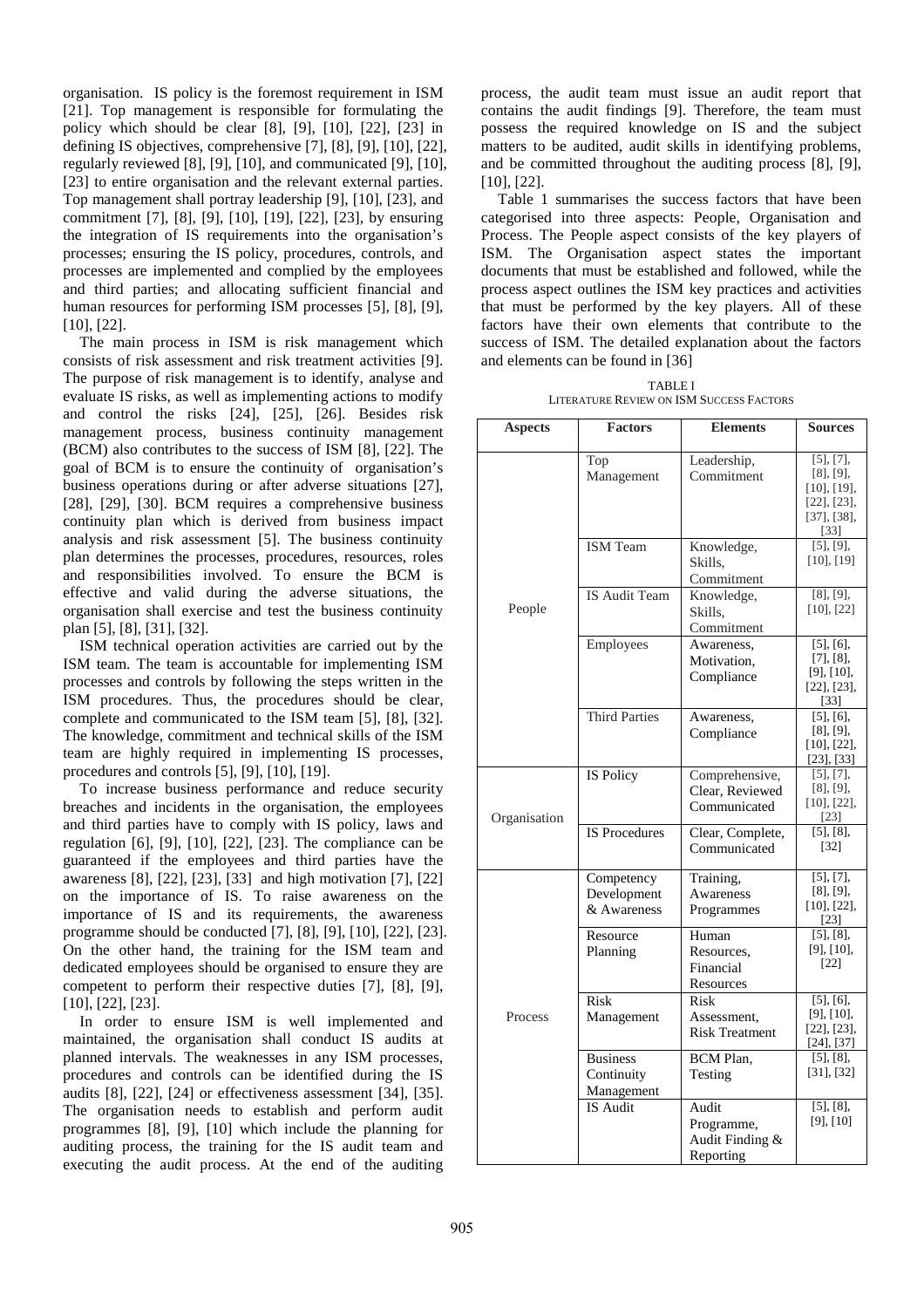The methodology used in this research was a qualitative method. The qualitative method was chosen because it allows researchers to obtain the data in detail and allows a deeper understanding of the subject matter. As mentioned earlier, this study was carried out to identify the success factors of ISM. The identified factors that were gathered from the literature were expanded by conducting an empirical work involving interviewing ISM experienced practitioners. Fig. 1 illustrates the research design.



Fig. 1 Research design

#### *A. Research Questions Formulation*

The study focused on answering the following questions:

- i. What are the factors that contribute to the success of ISM?
- ii. What are the specific elements for each of these factors?

The questions acted as the basis for data collection during theoretical and empirical studies.

#### *B. Data Collection*

## *1) Theoretical Study*

This study was initiated by analysing the existing literature. This theoretical study reviewed published and unpublished documents in multiple online databases. The findings of the study have been elaborated in [36].

#### *2) Empirical Study*

This study aimed to verify the factors that were derived from the theoretical study as well as discovering other relevant factors. This study used semi-structured interviews. A series of individual and focus group interviews with experienced ISM practitioners were conducted.

## i. *Sampling*

The sampling was based on the ability of informants to answer the research questions. Thus, purposive sampling method was adopted. For the individual interviews, five ISM practitioners who had actively experienced and involved in ISM from five different agencies were invited to participate in the study. The profiles of the five participants are shown in Table 2.

Meanwhile**,** the participants for the focus group interview comprised of a head of ICT department, ISM coordinator, ISM implementer and ISM auditor. All participants possessed at least five years' experience in ISM. Table 3 outlined the participants' profiles.

#### ii. *Instruments*

Interview questions were used as the instruments for individual and focus group interviews. The questions were derived based on the findings of the theoretical study. The questions were broken into two parts, A and B. Part A covers the ISM implementation in participants' organisations as well as the participants' experience in implementing ISM. While the questions in part B revolve around twelve ISM success factors which are Top Management, ISM Team, IS Audit Team, Employees, Third Parties, IS Policy, IS Procedures, Competency Development & Awareness, Resource Planning, Risk Management, Business Continuity Management and IS Audit. Table 4 summarised and described the twelve factors that were included in the interview questions.

#### iii. *Protocol*

For individual interviews, the participants' consents were obtained before conducting the sessions. The appointments were made in advance to set the date and time of interviews. The participants were provided with a brief description of the interview objectives. After obtaining the participants' agreement, formal invitations were sent to the participants. The interviews were conducted between February 2016 and May 2016. The participants were interviewed individually at their workplace which took an average of 90 minutes per person. Each session was recorded using a tape recorder and field notes.

Likewise, participants' agreements were also obtained before conducting the focus group session. Two weeks before the focus group session, an invitation letter containing information about the objectives, date, time and venue was sent to participants. The focus group session was conducted on 14 May 2016 at 10.00 am. The session was recorded using video recorder, audio tape recorder, and field notes. The session took almost three hours.

#### *C. Data Analysis*

The data gathered from the theoretical and empirical study were transcribed and analysed using content analysis. Content analysis is a qualitative research technique that has been widely used to analyse written, oral or visual communication messages [39]. The analysis involved identifying the frequent elements in the data. Later, the elements were categorised according to several logical groups of factors by using inductive and deductive reasoning technique. The deductive reasoning involved using the factors and elements identified in the theoretical study and later confirming or disapproving them by comparing with the data from the empirical study. The inductive reasoning recognised new emergent data from the empirical study and then abstracted the data as new factors or grouped it into the existing factors.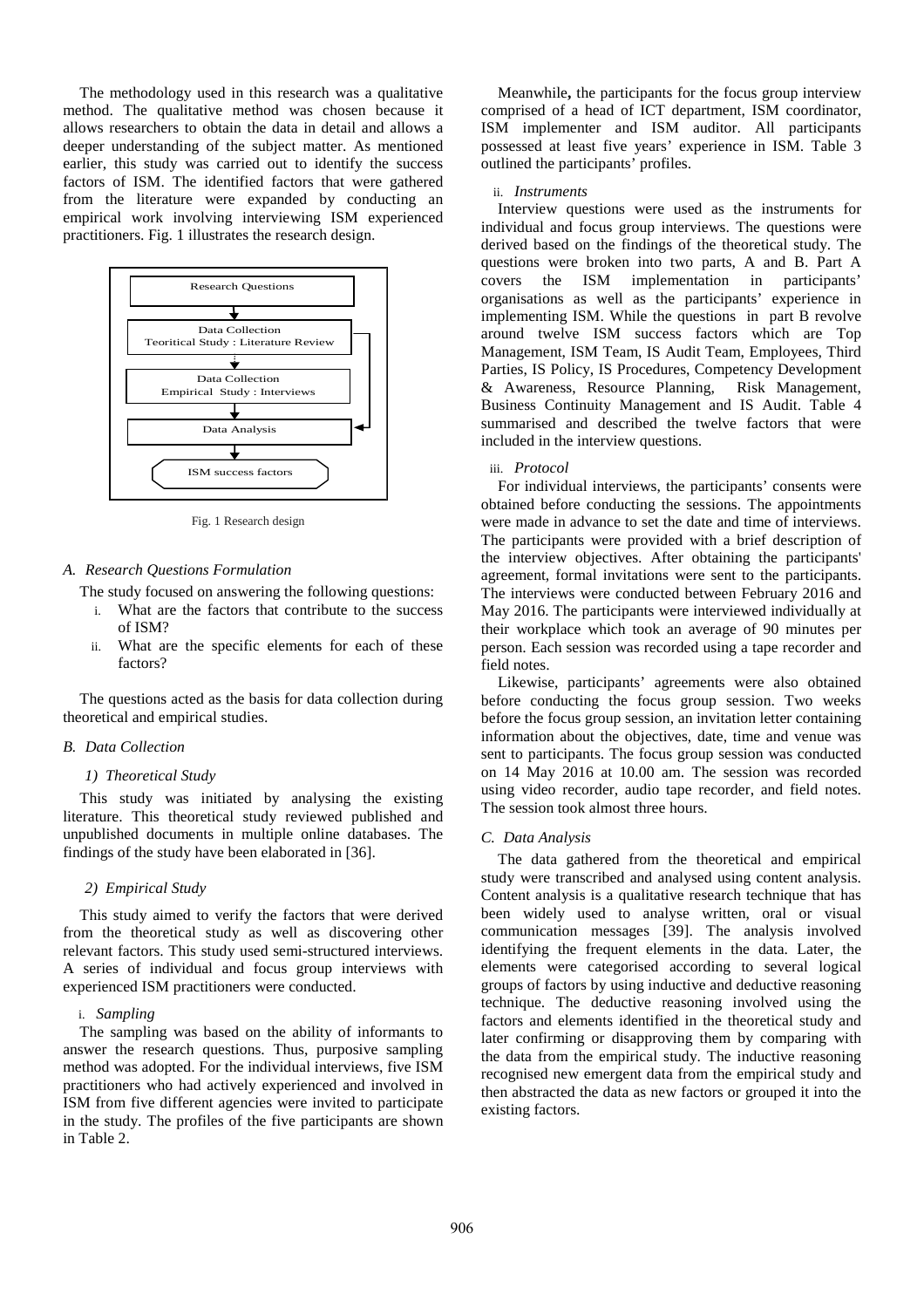| <b>TABLE II</b>                                  |  |
|--------------------------------------------------|--|
| Participants' Profiles for Individual Interviews |  |

| <b>Participant Code</b> | Agency | <b>Position</b>                             | <b>ISM Experience</b> |
|-------------------------|--------|---------------------------------------------|-----------------------|
| INF <sub>1</sub>        | A      | Senior Information Technology Officer       | 6 years               |
| INF 2                   | B      | Information Technology Officer              | 3 years               |
| INF 3                   | C      | <b>Information Technology Officer</b>       | 5 years               |
| INF <sub>4</sub>        | D      | Senior Information Technology Officer       | 4 years               |
| INF 5                   | Ε      | Chief Senior Information Technology Officer | 6 years               |

TABLE III PARTICIPANTS' PROFILES FOR FOCUS GROUP INTERVIEWS

| Participant     | <b>Position</b>                       | <b>ISM Roles</b>       | <b>ISM</b>        |
|-----------------|---------------------------------------|------------------------|-------------------|
| Code            |                                       |                        | <b>Experience</b> |
| FG1             | Head of Department                    | Top<br>Management      | 6 years           |
|                 |                                       | Representative         |                   |
| FG <sub>2</sub> | Senior Information Technology Officer | <b>ISM</b> Coordinator | 6 years           |
| FG3             | Senior Information Technology Officer | <b>ISM</b> Implementer | 5 years           |
| FG4             | Senior Information Technology Officer | <b>ISM</b> Auditor     | 6 years           |

| <b>Factors</b>                                                                                                               | <b>Description</b>                                                                                                      |  |  |
|------------------------------------------------------------------------------------------------------------------------------|-------------------------------------------------------------------------------------------------------------------------|--|--|
| Top Management                                                                                                               | To verify whether top management should have full commitment and strong leadership in order to<br>achieve ISM outcomes. |  |  |
| ISM Team                                                                                                                     | To confirm the team must have wide IS knowledge and be updated with the current security issues                         |  |  |
|                                                                                                                              | as well as be skilful and committed to implementing IS process and activities.                                          |  |  |
| IS Audit Team                                                                                                                | To substantiate whether the auditors should possess the required knowledge on the people and                            |  |  |
|                                                                                                                              | processes to be audited; technical skills for identifying problems, getting the information and                         |  |  |
|                                                                                                                              | reporting the audit results; and provide fully commitment to ensure the effectiveness and completion                    |  |  |
|                                                                                                                              | of the auditing process.                                                                                                |  |  |
| Employees                                                                                                                    | To affirm whether the awareness, motivation, and compliance of the employees impact the ISM                             |  |  |
|                                                                                                                              | success.                                                                                                                |  |  |
| <b>Third Parties</b>                                                                                                         | To confirm whether the awareness and compliance of the third parties affect the ISM success.                            |  |  |
| <b>IS Policy</b>                                                                                                             | To confirm whether the policy must be comprehensive which covers the requirements and controls                          |  |  |
|                                                                                                                              | prescribed by the ISM standards; clear in describing IS objectives and the responsibilities of the                      |  |  |
|                                                                                                                              | parties involved; communicated to the employees and stakeholders and regularly reviewed to ensure                       |  |  |
|                                                                                                                              | it is significant to the recent needs.                                                                                  |  |  |
| <b>IS Procedures</b>                                                                                                         | To identify the required characteristics of good quality procedures.                                                    |  |  |
| Competency Development &                                                                                                     | To validate whether the competency development and awareness programmes are important to                                |  |  |
| Awareness                                                                                                                    | develop the competency of ISM team and employees.                                                                       |  |  |
| To confirm whether it is important to include resource planning process to support and carry out<br><b>Resource Planning</b> |                                                                                                                         |  |  |
|                                                                                                                              | ISM activities. Resource planning comprises human and financial resources.                                              |  |  |
| <b>Risk Management</b>                                                                                                       | To substantiate whether the risk management, which consists of risk assessment and risk treatment,                      |  |  |
|                                                                                                                              | is a key to the success of ISM.                                                                                         |  |  |
| <b>Business Continuity</b>                                                                                                   | To verify whether the Business Continuity Management plan and testing contribute to the success of                      |  |  |
| Management                                                                                                                   | ISM.                                                                                                                    |  |  |
|                                                                                                                              | To affirm whether it is important to monitor, measure and evaluate the compliance of IS processes,                      |  |  |
| IS Audit                                                                                                                     | controls, and activities in order to ensure the effectiveness of ISM. The main tasks relating to IS                     |  |  |
|                                                                                                                              | audit are audit programme and audit finding & reporting.                                                                |  |  |

TABLE IV INTERVIEW QUESTIONS DESCRIPTION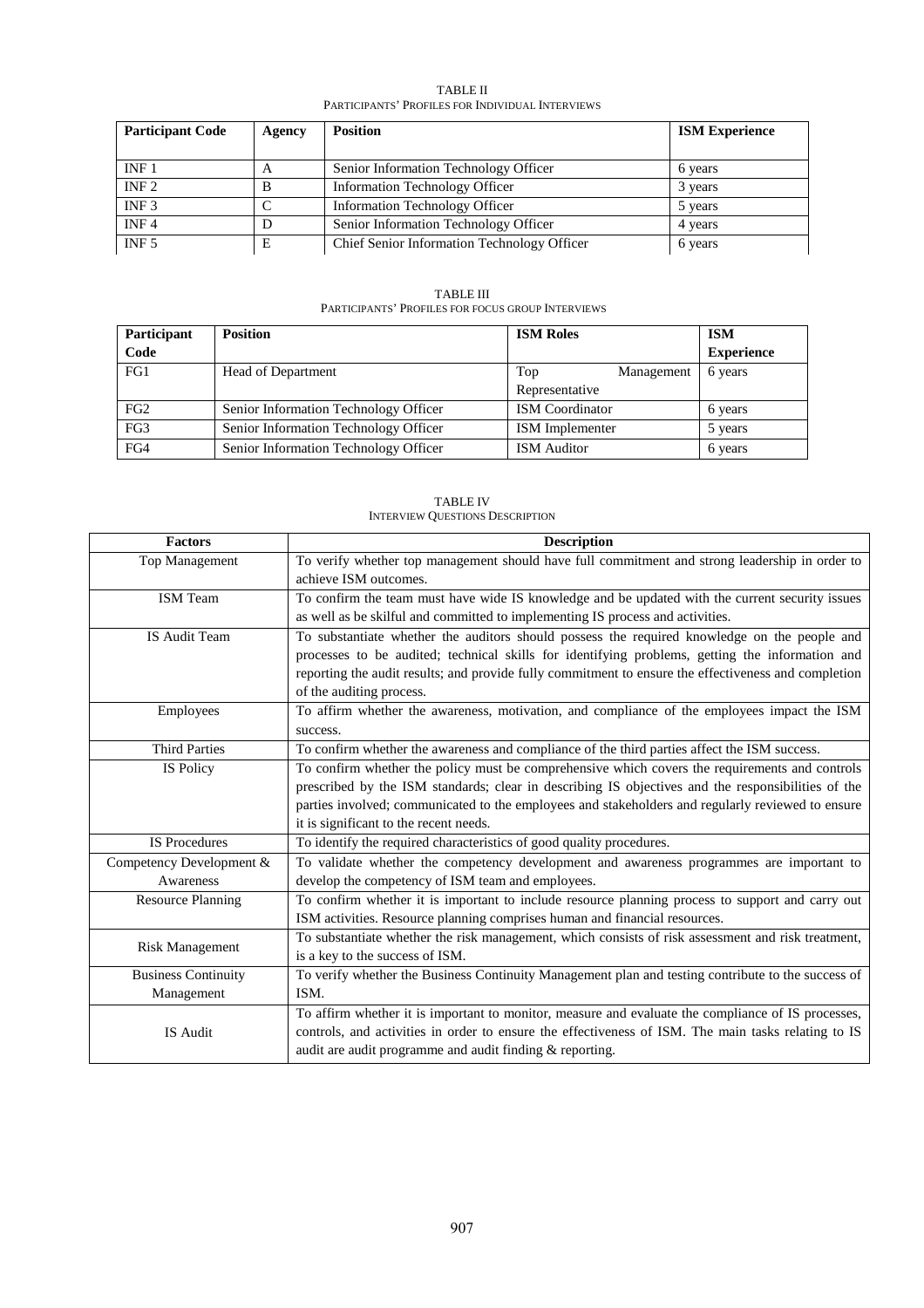## III. RESULTS AND DISCUSSION

The results of data analysis are presented in the following paragraphs. To support the results, a number of interview excerpts are provided. The elements pertaining to the respective factors are shown in bold.

## A. *People*

People refer to the individuals or teams who are directly involved in the planning, implementing, monitoring and improving the ISM processes. Six factors identified in the people aspect are the Top Management, Coordinator Team, IS Team, IS Audit Team, Employees and Third Parties.

## *1) Top Management*

The success of ISM in the organisation is strongly associated with the knowledge, leadership, and commitment of its top management. Top management should have a clear understanding regarding ISM governance, objectives, and issues. Top management is accountable for ensuring the policy, procedures, processes, and controls are established, implemented and complied by the entire organisation and the external parties. In addition, top management is also responsible for monitoring and reviewing the effectiveness of ISM as well as providing adequate resources to support ISM processes. Below are some of the comments from the participants:

- *"The direction and commitment of top management are very important in establishing, implementing and supporting ISM processes and activities especially if it engages budget and manpower".* - INF1
- *"If top management does not have the strength of leadership and commitment, ISM will not run as expected and the staff may not give full attention to the implementation."* - INF2
- *"Top management must have the knowledge in ISM. They need to be clear about the objectives, scope, and issues of the ISM and how to integrate ISM objectives with organisation objectives. In addition, leadership and commitment of top managements are essential. Leadership can be seen from how top management manages the ISM by ensuring the policy, procedures, processes, and controls are established and well implemented in the organisation, while commitment can be measured by the support during the implementation" –* INF 4*.*

#### *2) ISM Team*

ISM Team consists of a designated staff involved in most IS activities. The knowledge, skills, commitment, willingness and cooperation of ISM team are desirable in carrying out the ISM processes. The team must always be updated with the current security issues and should own broad IS knowledge. Moreover, the team must be skilful, cooperate, and committed to their work tasks. They must be always willing to accept new directed tasks.

A number of comments from the participants are presented below:

• *"ISM team should have the wide IS knowledge and technical skills because most of the operations are carried out by them. Commitment is needed to ensure the tasks run smoothly."* - INF1

- *"In my opinion, ISM team must possess a very good knowledge in order to complete their tasks. Skills are also important because if there are no skills, the progress of the running tasks will be a bit slow. Similarly, the commitment and cooperation of all team members are also necessary. "*- FG2
- *"Willingness of ISM team is very important. The team must be ready to commit to any incoming tasks. They need to work together so that the tasks can be finished on time." –* FG3
- *"Knowledge, skills and commitment of ISM team are needed to ensure the success of ISM. In addition, the team must be willing to work outside their scope of work." –* INF4

## *3*) *Coordinator Team*

The coordinator team plays a major role in coordinating ISM activities. Major ISM documents and activities are managed by the team. The team acts as a liaison between top management, ISM team, IS audit team and employees. The team is responsible for organising the training and awareness programmes, managing the resources, harmonising ISM documents and presenting the progress of ISM to the top management. Thus, the team must own ISM knowledge, give a commitment in coordinating ISM activities and have good communication skills when communicating with other parties.

The statement is supported by the following participant's comment:

• *"The coordinator team is the owner of major ISM documents. They harmonise the documents and present the progress of ISM to the top management. They also coordinate ISM activities. Therefore knowledge is very important as the team must be familiar with the whole processes of ISM. Their commitment is required to conduct ISM activities such as training and awareness programmes. In order to deliver information, the team should be able to communicate effectively with all level of staff in the organisation. " -* INF5

#### *4) IS Audit Team*

The IS audit team is accountable to ensure IS controls, processes, procedures, and activities are executed correctly. The team should have appropriate knowledge on the people, processes, and procedures that need to be audited. Moreover, auditing skills, communication skills, commitment and cooperation within team members are required throughout the auditing process.

The comments below express the perception of IS audit team:

- *"IS audit team need to be familiar with ISM objectives, designated ISM personnel, and ISM processes and procedures before implementing the auditing process. Auditing skills, commitment and cooperation among team members are essential to guarantee the effectiveness of the auditing process."* - INF2
- *"The IS audit team contributes to the success of ISM. The compliance with IS policy and procedures can be monitored through auditing."* - INF3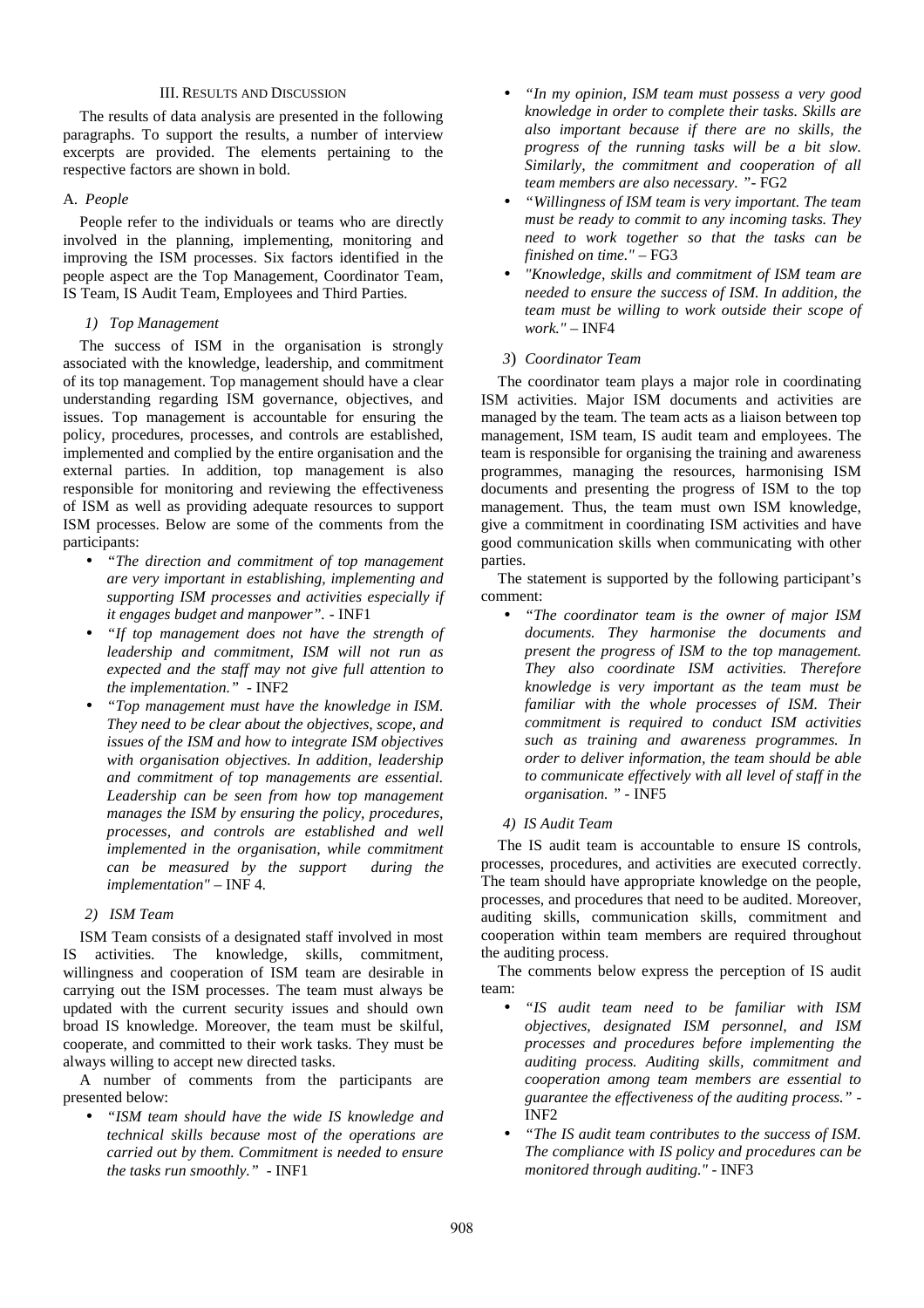- *"The team's commitment is necessary to complete the auditing task in the prescribed time. Auditing skills and communication skills are important to obtain information. Sometimes, the auditees assume that auditors always want to dig for auditees' errors and weaknesses. It might be because of the way they ask questions. Hence, it is vital for the audit team to have good communication skills"* - INF5
- *"Firstly, IS audit team should understand the whole processes of ISM. Lack of knowledge can cause the wrong questions to be asked. In addition, the team must possess auditing skills as well as giving a full commitment in auditing task. The commitment can be seen in terms of punctuality and implementation of auditing activities" -* INF4

## *5) Employees*

The organisation's employees should have awareness on the IS policy, controls, threats, and risks. The employees have to comply with the IS policy, rules, and laws in order to reduce security incidents. The motivation of the employees enhances the success of ISM implementation.

The statement is supported by the following participants' comments:

- *"In ISM, employees are the second important persons after ISM team. Even though the ISM team have implemented security measures appropriately, but if employees break up the rules or do not comply with the security policy and controls, the implementation of ISM is meaningless. Therefore, employees must be aware and comply with the IS policy, laws, and rules." –* INF2
- *"Employees must realise the importance of IS. The awareness includes the knowledge and understanding on the security aspects. The employees must be well informed on IS policy and regulation, the objective of ISM, and the incoming threats and risks. When the objective of ISM is known, then compliance can be achieved. Employees' motivation is needed in this aspect." -* INF4

## *6) Third Parties*

Third parties are referring to individuals or companies involved in providing services to organisations on a contract basis in a particular period of time. To ensure the organisation's information remain secure, the third parties must be aware and comply with security policy, laws, and contract.

The statement is supported by the following participants' comments:

- *"Awareness is not only important to the employees, but also to the third parties. Third parties' awareness contributes to the success of ISM. Third parties must be aware on IS policy and comply with the policy." -*  FG 1
- *"Organisation receives services from third parties. Therefore, third parties have to conform to the contract and the policy. They need to sign a nondisclosure agreement. If they violate the policy or contract, the organisation must take action against them." -* INF 5

• *"Third parties are affecting the success of ISM. They must comply with the organisation's security controls and laws. " -* INF 4

## B. *Organisation*

Organisation aspect refers to the strategic and technical documents that must be established and followed during the ISM processes. Two factors identified in organisation aspect are IS policy and IS procedures.

## *7) IS Policy*

IS policy is a strategic document that consists of objectives, directions, and rules that must be established and followed by the entire employees and third parties. The policy must be clear in defining IS objectives, and the roles and responsibilities of the employees and third parties. It must be comprehensive which covers the requirements and controls set by the ISM standards and aligns with the organisation's mission and vision. IS policy shall be reviewed regularly to ensure it is relevant to the present needs and must be communicated to the employees, stakeholders and third parties.

A number of comments from the participants are presented below:

- *"The scope of IS policy should be broad which cover all IS requirements and the parties involved in the organisation. In addition, the policy should be reviewed regularly. It is not a static document. The policy must be communicated to the entire organisation through multiple channels such as organisation's website or pamphlets. "*- INF5
- *"IS policy is a strategic document and must be established before performing any IS activities. The policy is important to the success of ISM. The goals and objectives of the policy must be clear and understandable. The policy should be reviewed at least once a year and be communicated to entire employees, third parties and stakeholders."* - FG1
- *"A comprehensive security policy covers all security aspects. The periodic review must be done to make sure the policy is up to date. Most importantly, the policy must be communicated to everyone."* – INF 2
- *"In developing IS policy, each component in the policy must be identified thoroughly. It includes the control and responsibilities of the delegated personnel and employees. Based on international standards, the policy should also be revealed to the entire organisation. " -* FG4

# *8) IS Procedures*

IS procedures are the operating guidelines that contain a series of actions that explain how to perform IS processes. The procedures are directly derived from the IS policy. To ensure the implementation of ISM is executed appropriately and correctly, the procedures must be clear and completely describe the steps to accomplish IS processes or activities. The procedures should be reviewed periodically or when environment changes and must be communicated among IS team members.

Some of the comments from the participants are presented below: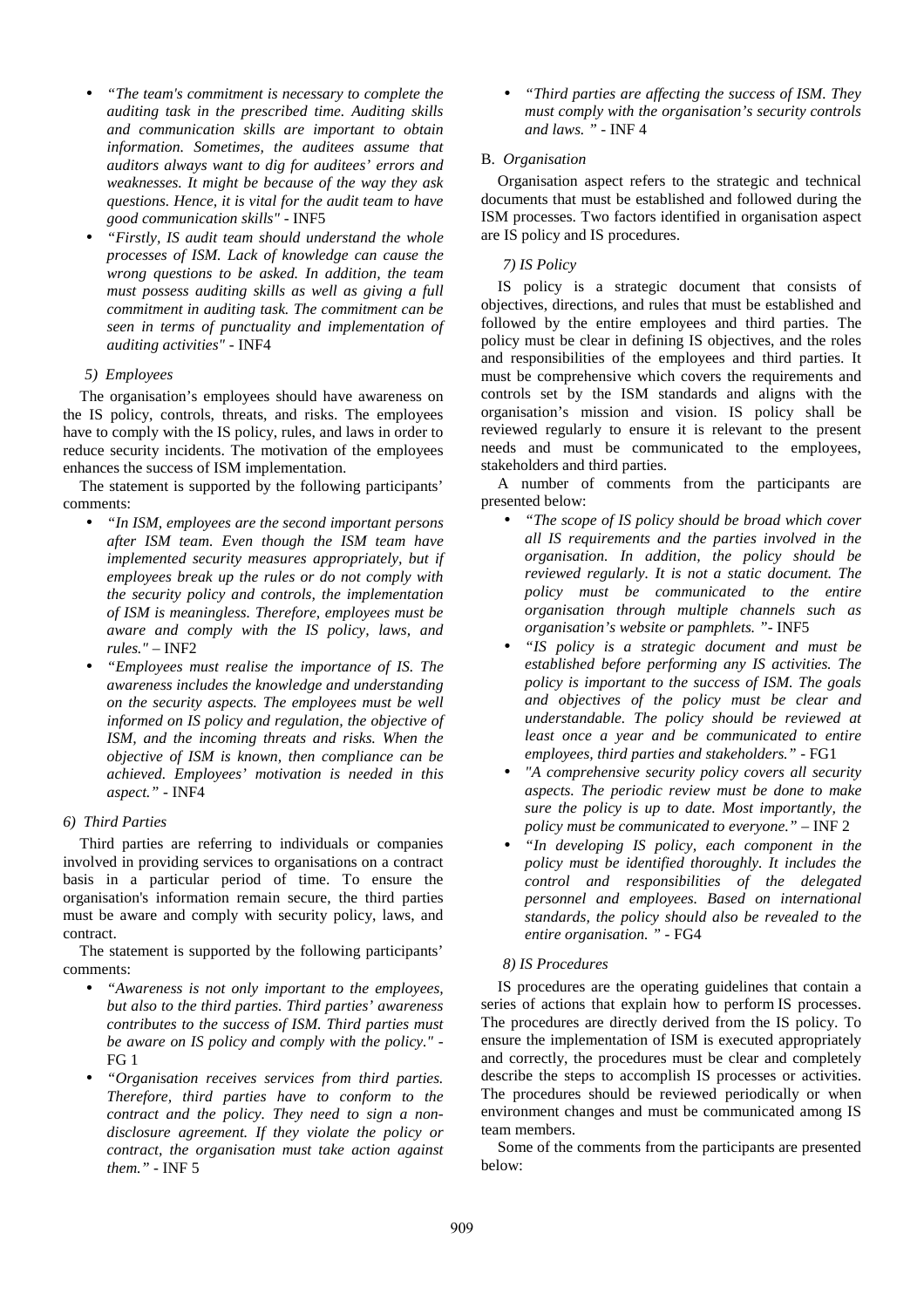- *"Recently, there are many IS procedures have been developed in the organisation, for example 'password change procedure'. All steps in the procedure need to be correctly followed. Thus, the procedure must be clear and complete to enable users to follow the prescribed steps." –* FG3
- *"The clarity and completeness of the procedure can be seen from the steps written in the procedure. It is more understandable if the procedure is complete and explaining in detail the steps to be taken. The objective, roles, responsibilities should be included in the procedure. "* - FG4
- *"The clarity of procedures is similar to the clarity of IS policy. However, the procedures must be more specific. The procedures need to be frequently reviewed and communicated to the team members as the members turn in and out of the organisation." -*  INF4
- *"IS procedures are the guidelines for implementing IS processes and activities based on the needs outlined in the security policy. The procedures must be clear, complete and reviewed regularly."*- INF5

## C. *Process*

The findings show a number of main processes involved in ISM namely Resource Planning, Competency Development and Awareness, Risk Management, IS Auditing and Business Continuity Management.

## *9) Resource Planning*

Resource planning is essential to support and perform ISM processes. Resource planning consists of financial resources and human resources. Financial resources comprise the cost of buying new assets and maintaining existing assets, the cost of manpower and the cost to perform IS activities. Meanwhile, human resources refer to the teams or individuals to be engaged in ISM activities.

The statements are supported by the following participants' comments:

- *"The more manpower is allocated, the faster tasks can be completed. At the same time, the financial resource is required to send the individuals or ISM team members to the relevant training so that they improve their skills and enhance their knowledge."* – INF 5
- *"It's more of human resource. Is the number of ISM team members to perform IS tasks sufficient? Are they experienced and qualified?"-* INF4
- *"In risk management process, there will be a decision to purchase new assets or maintain the existing assets. Therefore, the budget needs to be adequate." -*  FG4
- *"Financial resources are necessary to perform IS processes and activities. For example, the organisation requests an external IS auditor to perform the audit. Certainly, it needs a budget for the auditing costs. Financial resources are also needed in order to organise the training and awareness programmes to the ISM team, IS audit team and employees. Usually, the high budget allocation is*

*only required in the early stage of ISM implementation. "*- FG1

## *10) Competency Development and Awareness*

The competency and awareness of ISM teams, IS audit team, employees and third parties can be gained through the training and awareness programmes. The purpose of the training programmes is to ensure that the people have knowledge and skills in each task handling. Meanwhile, the purpose of the awareness programmes is to ensure the people are aware of IS policy, threats, risks as well as their roles and responsibilities.

A number of comments from the participants are presented below:

- *"Through the training, employees learn a lot of new things. Their skills and understanding on IS are increased. While awareness programmes are important for the employees, stakeholders and third parties to be aware of IS policy and be alert to what are happening around them."* - INF 3
- *"It is vital to have relevant training. Training roadmap or training schedule is necessary* so *that the entire personnel involved in ISM get the adequate training to perform their tasks perfectly. "* - INF4
- *"ISM is not only focused at the headquarters but to all the branches. Therefore, awareness programmes must be done at all levels. There are many ways to distribute the awareness such as email and leaflet distribution. Questionnaires are distributed to analyse the level of employees' awareness before and after undergoing the awareness programmes. " -* FG3

## *11*) *Risk Management*

Risk management is the key process in ISM. Risk management is a process of measuring and analysing the risk levels and taking appropriate actions to control the risks. Two major components in risk management are risk assessment and risk treatment. Risk assessment involves sub-activities such as establishing the risk acceptance criteria, identifying assets and threats, determining the impacts and probability of risk occurrence and determining the risk levels. The risk treatment involves the activity of implementing the protection strategies based on the risk assessment results.

The statements are supported by the following participants' comments:

- *"Risk management is an important process in ISM. The purpose of risk management is to monitor the risk level of ICT assets. ICT assets consist of information, data, hardware, software, and people. The level of risks and security incidents might be reduced if we execute the risk management activities correctly." -* INF 1
- *"The objective of risk management is to mitigate risks as well as reducing adverse impacts on assets to an acceptable level. The methodology used in risk management helps the organisation in managing the risks appropriately. ISM team must be committed to executing the risk management activities. We need the support from top management to achieve the risk management objective."-* INF 2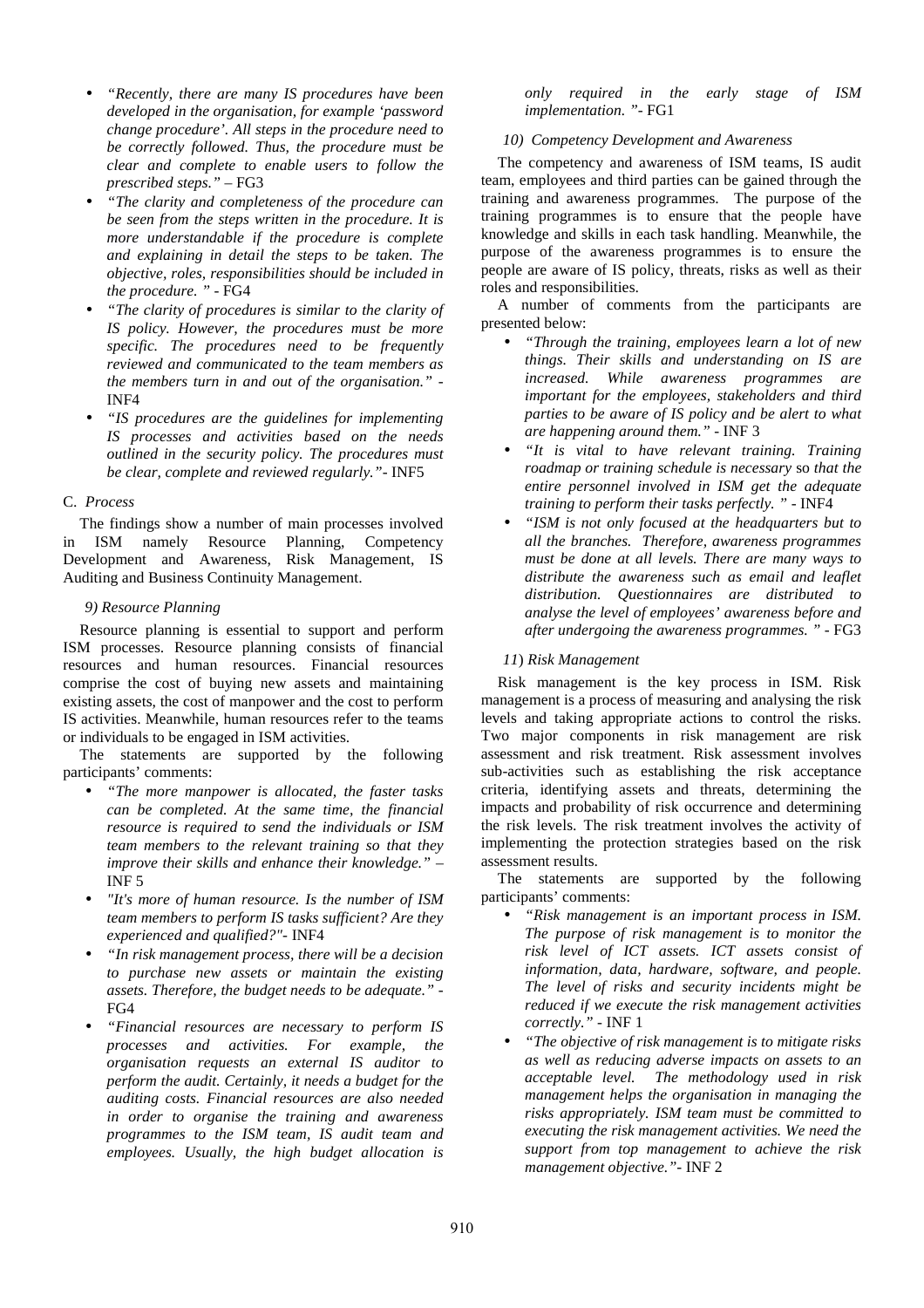- *"We need to be clear with the scope of ISM before carry out risk management process. First of all, we need to know the boundaries. From there we can identify the assets and assess their levels of risk by applying risk assessment activity. Next, the assets*  with the high level of risk will be treated after *reporting and getting approval from top management. " -* FG 2
- *"Risk management involves activities such as identifying assets and threats, establishing the risk acceptance criteria, assessing the probability of risks occurrence*, *determining the levels of risk, and performing protection strategies." -* INF 5

## *12) IS Audit*

IS audit is one of the requirements in ISM standards. Through the IS audit process, the compliance of IS policy, procedures, processes, controls and activities can be monitored, measured and evaluated. The components in audit process are audit programme which consists of audit planning, audit execution, and auditor training; audit findings and reporting; and follow-up audit to check the corrective and preventive actions that have been done. Below are some of the comments from the participants:

- *"IS audit is one of the requirements in ISM standards. The purpose of the audit is to review and evaluate the compliance on IS processes, policy, and procedures. Audit programme should be developed, established and implemented. The programme is led by the Chief Auditor. After performing the audit, the audit reporting which includes the audit findings shall be presented to the top management and ISM team for further actions. " -* FG4
- *"After completing the audit programme, within a certain period of time, the IS audit team should carry out a follow-up audit to check the status of corrective and preventive actions made by IS teams or employees. " -* INF 2
- *"Audit plan is needed before performing the actual audit. Then, during the audit, the audit team should be skilful to locate the findings. It is also important to write in detail in the audit report. The report should be accompanied by findings evidence. "* FG 1

## *13) Business Continuity Management*

Business continuity management ensures the organisation's businesses operate smoothly during and after the unintended events. When the unintended events occur, business continuity plan that outlines the resources, processes, procedures, and responsibilities should be activated. Organisation shall carry out periodic tests on the business continuity plan to ensure its validity and effectiveness. Below are some comments from the participants:

• *"The important thing in Business Continuity Management is the business continuity plan. The organisation should determines IS requirements and must be embedded in the business continuity plan. The plan outlines the processes, procedures,*  *resources and responsibilities for controlling incidents or disasters." -* INF4

- *"Business continuity plan and simulations are closely related to each other. Business continuity plan should be developed, documented and approved by the top management. The plan must be tested to observe its effectiveness. "*- FG3
- *"Organisations whose adopt ISM standard must implement business continuity management. The purpose of business continuity management is to ensure the sustainability of organisation's operations during and after the unintended events*. *Business continuity plan should be activated when the unintended events occur. "* - FG1

Table 5 lists the significant ISM success factors together with their corresponding elements that were found in the theoretical and empirical data. The factors and elements that were gathered in the theoretical or agreed in the empirical data are marked with ' $\sqrt{$ '. The factors and elements that were not supported by theoretical or empirical data are marked with 'x'. The numbers in the brackets represent the number of participants who agreed or supported the existence of the data. For example, 3/9 means three out of nine participants agreed on the factor and element. The factors and elements were categorised into three aspects, which are People, Organisation and Process.

The empirical study has confirmed that most factors found in the theoretical study are relevant to the success of ISM. There are several new factors and elements added in people, organisation, and process aspect. The new elements added in people aspect are the knowledge of top management, cooperation and willingness of ISM team, and cooperation and communication skills of the audit team. In addition, people aspect includes one new factor namely coordinator team. The elements under the coordinator team are knowledge, commitment and communication skills.

In terms of organisation aspect, reviewed procedures are the new element considered in IS procedures factor. Meanwhile, in the process aspect, follow-up audit is the new element of IS audit factor.

The finding indicates that IS policy, competency developments and awareness, and risk management are the most factors agreed by the participants. Simultaneously, majority agreed that leadership and commitments of top management; knowledge, skills and commitment of ISM team; and knowledge of IS audit team are essential for ISM initiatives. In addition, resources planning and business continuity management are also highlighted by the participants. On the other hand, the knowledge, commitment and communication skills of coordinator team, as well as the cooperation of IS audit team, are less supported in the empirical study.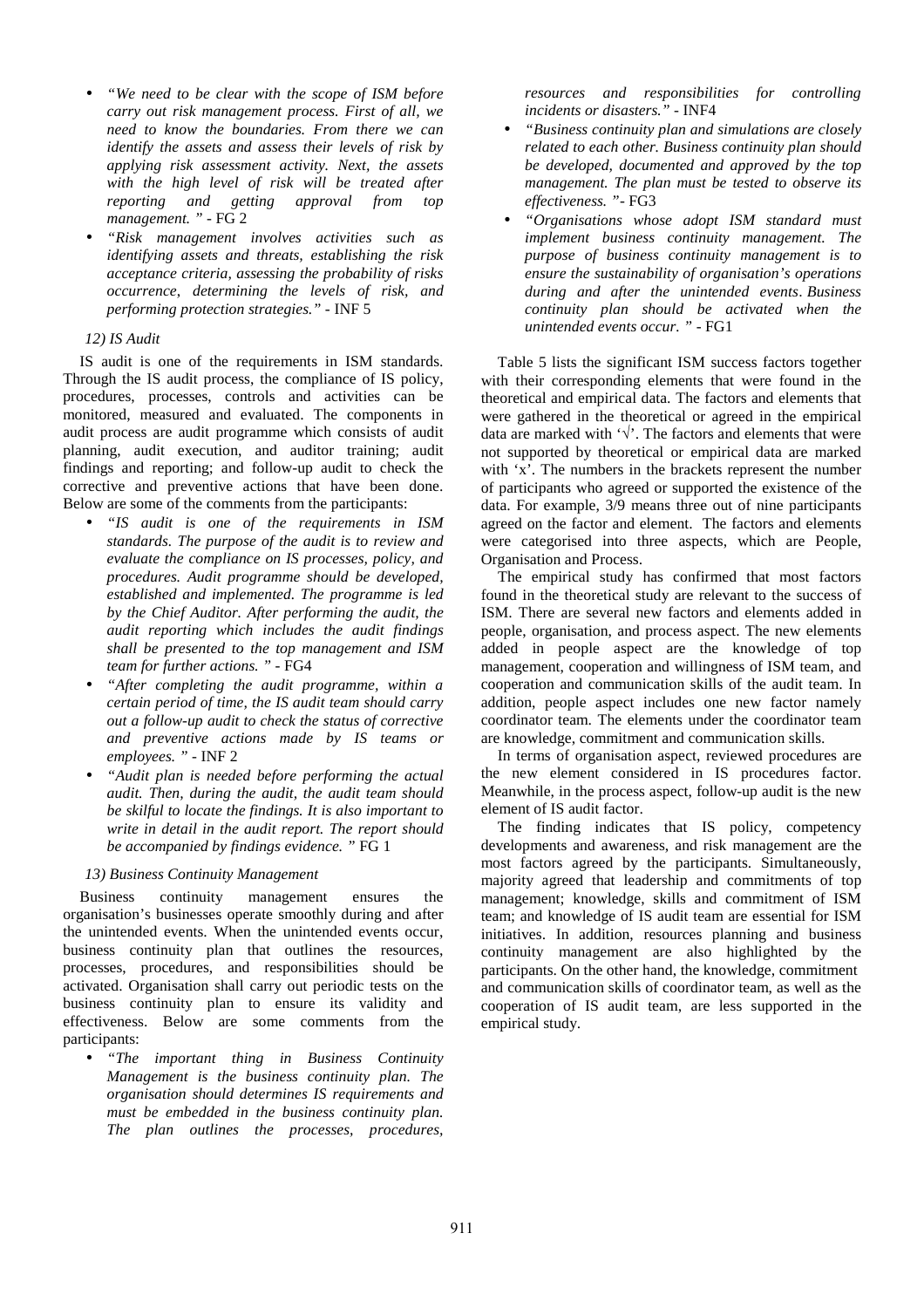| <b>Aspects</b> | <b>Factors</b>                | <b>Elements</b>             | <b>Theoretical</b>    | <b>Empirical</b> |
|----------------|-------------------------------|-----------------------------|-----------------------|------------------|
| People         | <b>Top Management</b>         | Leadership                  |                       | $\sqrt{(6/9)}$   |
|                |                               | Commitment                  | $\sqrt{}$             | $\sqrt{(6/9)}$   |
|                |                               | Knowledge                   | X                     | $\sqrt{(4/9)}$   |
|                | <b>ISM</b> Team               | Knowledge                   | $\sqrt{ }$            | $\sqrt{(9/9)}$   |
|                |                               | <b>Skills</b>               | $\sqrt{}$             | $\sqrt{(6/9)}$   |
|                |                               | Commitment                  | $\sqrt{}$             | $\sqrt{(6/9)}$   |
|                |                               | Cooperation                 | X                     | $\sqrt{(3/9)}$   |
|                |                               | Willingness                 | X                     | $\sqrt{(4/9)}$   |
|                | <b>IS Audit Team</b>          | Knowledge                   | $\sqrt{}$             | $\sqrt{(8/9)}$   |
|                |                               | <b>Auditing Skills</b>      |                       | $\sqrt{(5/9)}$   |
|                |                               | Commitment                  |                       | $\sqrt{(6/9)}$   |
|                |                               | Cooperation                 | X                     | $\sqrt{(1/9)}$   |
|                |                               | <b>Communication Skills</b> | X                     | $\sqrt{(3/9)}$   |
|                | Employees                     | Awareness                   |                       | $\sqrt{(6/9)}$   |
|                |                               | Motivation                  |                       | $\sqrt{(3/9)}$   |
|                |                               | Compliance                  |                       | $\sqrt{(6/9)}$   |
|                | <b>Third Parties</b>          | Awareness                   |                       | $\sqrt{(4/9)}$   |
|                |                               | Compliance                  |                       | $\sqrt{(4/9)}$   |
|                | Coordinator Team              | Knowledge                   | $\overline{\text{X}}$ | $\sqrt{(1/9)}$   |
|                |                               | Commitment                  | X                     | $\sqrt{(1/9)}$   |
|                |                               | <b>Communication Skills</b> | X                     | $\sqrt{(1/9)}$   |
| Organisation   | IS Policy                     | Comprehensive               |                       | $\sqrt{(8/9)}$   |
|                |                               | Clear                       |                       | $\sqrt{(8/9)}$   |
|                |                               | Communicated                |                       | $\sqrt{(8/9)}$   |
|                |                               | Reviewed                    |                       | $\sqrt{(8/9)}$   |
|                | <b>IS Procedures</b>          | Clear                       |                       | $\sqrt{(7/9)}$   |
|                |                               | Complete                    |                       | $\sqrt{(5/9)}$   |
|                |                               | Communicated                |                       | $\sqrt{(3/9)}$   |
|                |                               | Reviewed                    | X                     | $\sqrt{(3/9)}$   |
| Process        | <b>Competency Development</b> | Training                    | $\sqrt{}$             | $\sqrt{(8/9)}$   |
|                | & Awareness                   | <b>Awareness Programmes</b> | $\sqrt{}$             | $\sqrt{(8/9)}$   |
|                | <b>Resource Planning</b>      | <b>Human Resources</b>      |                       | $\sqrt{(7/9)}$   |
|                |                               | <b>Financial Resources</b>  |                       | $\sqrt{(7/9)}$   |
|                |                               | <b>Risk Assessment</b>      |                       | $\sqrt{(8/9)}$   |
|                | <b>Risk Management</b>        | <b>Risk Treatment</b>       |                       | $\sqrt{(8/9)}$   |
|                | <b>Business Continuity</b>    | <b>BCM</b> Plan             |                       | $\sqrt{(7/9)}$   |
|                | Management (BCM)              | Testing                     | $\sqrt{}$             | $\sqrt{(7/9)}$   |
|                |                               | <b>Audit Programme</b>      | $\sqrt{}$             | $\sqrt{(7/9)}$   |
|                |                               | Audit Findings and          |                       | $\sqrt{(7/9)}$   |
|                | IS Audit                      | Reporting                   |                       |                  |
|                |                               | Follow-up audit             | X                     | $\sqrt{(3/9)}$   |

TABLE V ISM SUCCESS FACTORS AND ELEMENTS

#### IV.CONCLUSIONS

This paper has discussed the ISM success factors together with their corresponding elements. The factors and elements were gathered qualitatively through the theoretical and empirical study. The factors and elements are considered as valid as they have been agreed and supported by at least one previous study or informant. However, these findings can be refined and strengthened further by confirming the factors and elements quantitatively through a large-scale survey. In the meantime, these findings could guide practitioners in implementing proper ISM by focusing on the key players and their attributes, processes that need to be performed, and organisation's strategic and technical documents.

#### ACKNOWLEDGMENT

The authors would like to thank Faculty of Information Science and Technology, Universiti Kebangsaan Malaysia for supporting this research. This research is funded by Universiti Kebangsaan Malaysia under Research University Fund (GUP-2014-006). The authors also thank the practitioners who participated in this study.

#### **REFERENCES**

- [1] S. E. Chang and C. B. Ho, "Organizational factors to the effectiveness of implementing information security management," *Ind. Manag. Data Syst*., vol. 106, no. 3, pp. 345–361, 2006.
- [2] Y. Bobbert and H. Mulder, "Governance practices and critical success factors suitable for business information security" in *International Conference on Computational Intelligence and Communication Networks.* 2015. p. 1097-1104